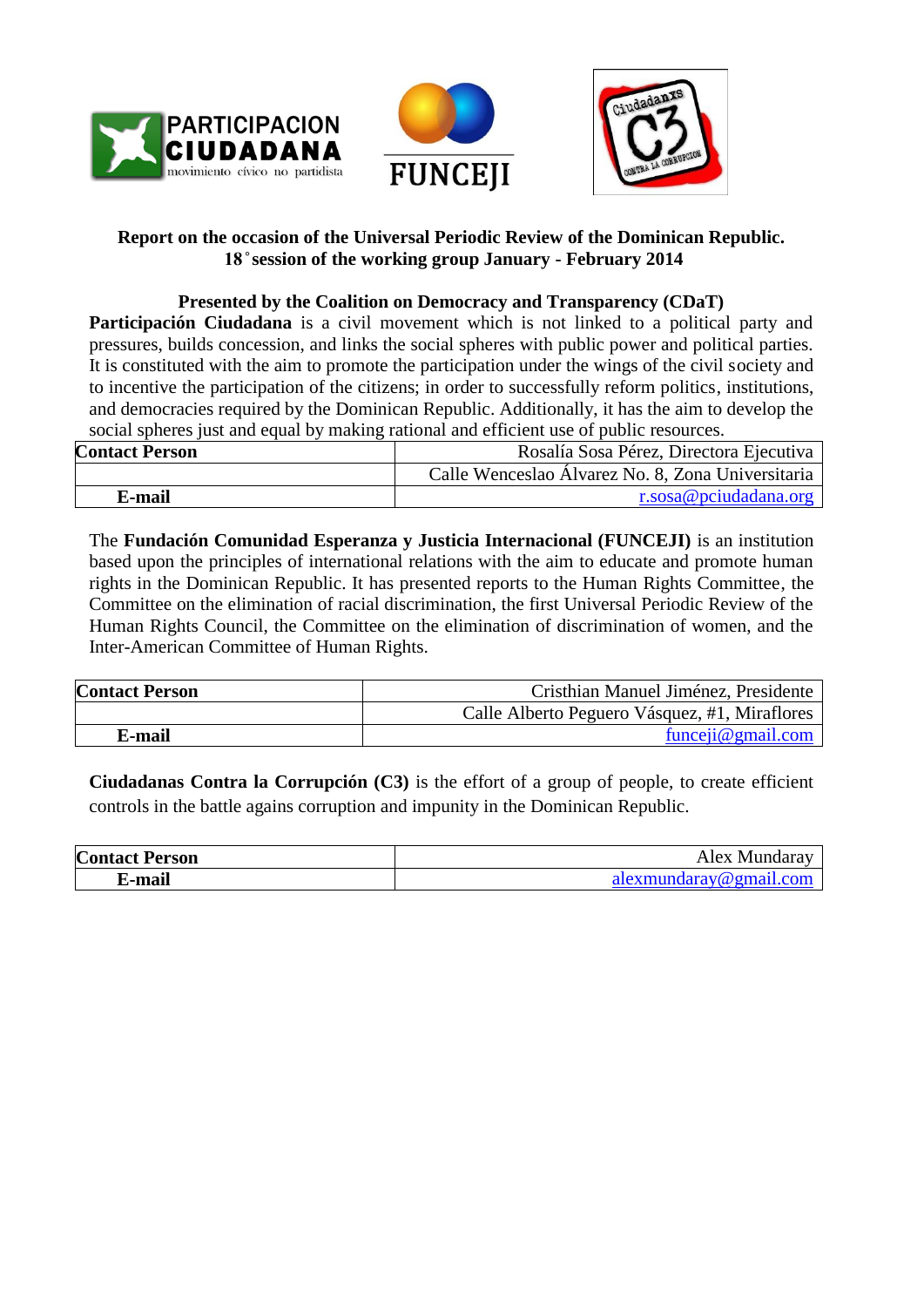## **A. Politics to eradicate Poverty**

- 1. The Dominican government's politics during this period have caused more poverty, seeing the increase of parties receiving funds from the Conditional Monetary Transferences Programs (CMTP), which has become the preponderant state method for patronage and inequality. If the CMTP were used with transparency and the ends for which they were created; their impact would have beneficial, however, they produce a multiplier effect and a political situation with patronage effects in favor of the person or clerk that leads his party. Such programs are the programs: Progression, Aim Solidarity, Eating is First, Incentive to School Assistance, Nutrition Supplement for the Aging, Medication Supplement for the Aging, Incentive to higher education, Bonogas Home, Bonogas Chauffeur, Incentive for the Prevention Police, and Bonoluz. These were implemented from the dispatch of the First Lady and currently from the cabinet of social politics, under the supervision of the vice-presidency of the Republic. It has been concluded that an 14% of the of the electives to the electoral register represent the direct beneficiaries of the CMTP; a vulnerable situation because this group is suspects to manipulation for political ends and thus constitute a threat to the Dominican democracy.
- 2. The considerable components that are dedicated to the CMTP and the limited resources of the (potential) beneficiaries, call for the necessity of the implementation of governance mechanisms, monitoring, and the yielding of money accounts. These mechanisms could help reducing the errors of exclusion, prevent patronage and power misuse, and strengthen the efficiency of the programs to eradicate the levels of poverty in the most vulnerable sectors.

## **B. Transparency**

- 3. Over the course of the last years, the Dominican Republic has advanced in the adoption of a normative constitutional mark of various laws to make the moving of funds in the public administration more transparent. Not particularly in the compliance and implementation where low levels of institutionalism are registered; an absent transparency of the public expenses, a high perception of corruption, and impunity.
- 4. The Global Competition Index puts the Dominican Republic as 142 in squandering, 141 in favoritism to public clerks, and 141 in aberration of public funds. <sup>ii</sup> The Barometer of the Americas, in its work on Political Culture, identified that of the 26 countries considered, the Republic occupied the sixth in the area of most corrupt in Latin America.<sup>iii</sup> This result was reached though surveys realized in February 2012 and published January, 10 2013.
- 5. The constitutional principle of separation of powers is inexistent when observing the representation of the Senate as the Chamber of Deputies of the party that makes up the Presidency of the Republic. Tangible evidence in the manner that members of the Central Elective Council (CEC) were gathered, the Chamber of Commerce, the members of high courts, and the selection of the post of the Ombudsman; where mayor parties and their allies influenced in the selection of abovementioned members. iv
- 6. The position of the ombudsman is incorporated as an independent constitutional organ and autonomous under the principal functions of the defense of the fundamental interests, liberties, and rights of the people facing governmental actions in their diverse manifestations. Nevertheless, there has not been a firm decision taken by the state on the functioning of this positions, since it has been 12 years since the creation of the law (01/02/2001) there have been six public considerations for gathering of the eligible candidates, deputies, and functionaries by the Chamber of Deputies. Once selected by the Chamber of deputies to be on the candidates list, the Senate selects a commission that will interview the selected candidates, listen to references given by the civil society, and finally present a report to the entire senate. This report was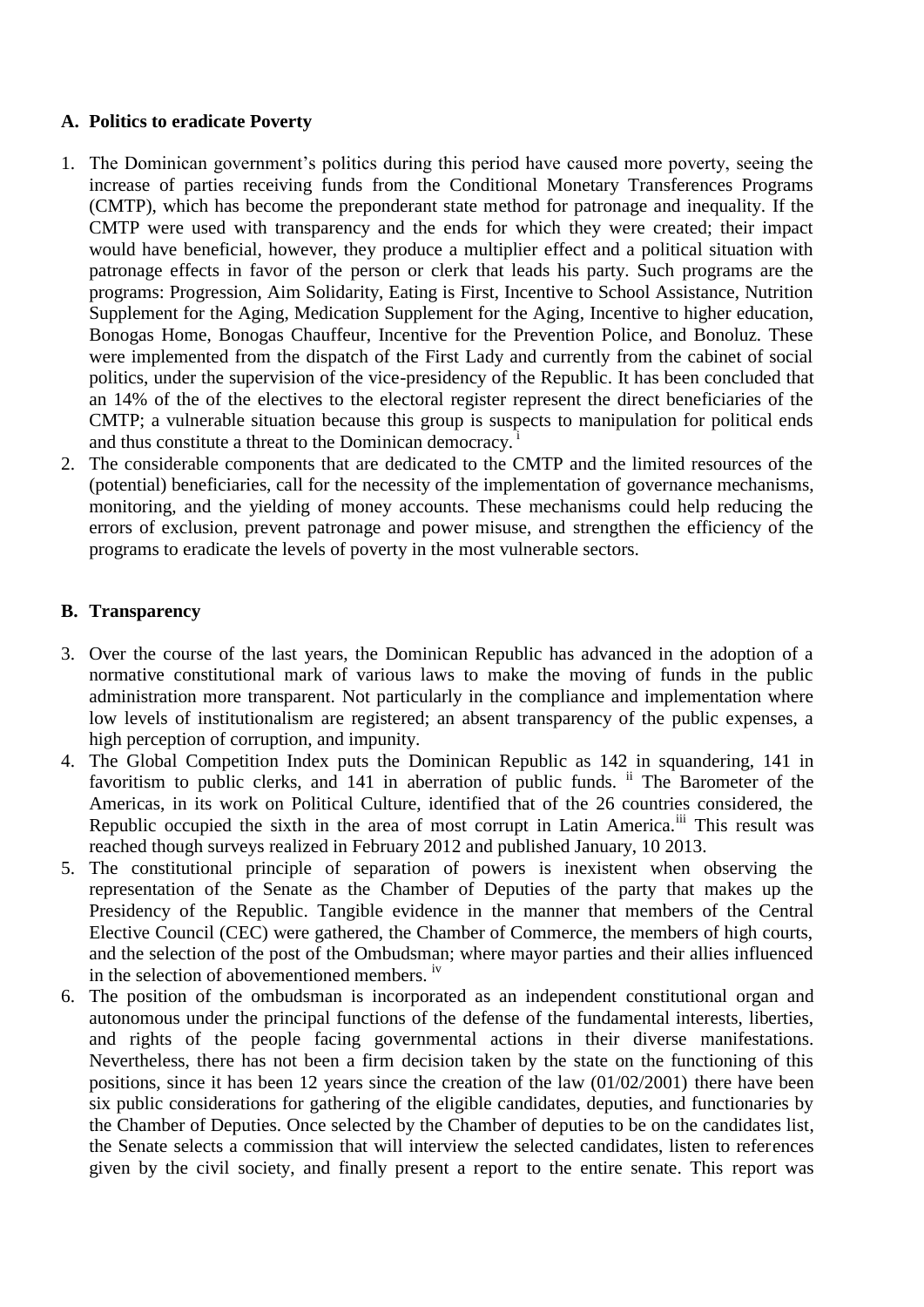received as good and valid and after considerations the ombudsman Doctor Zoila Martínez and her allies was elected with 15 votes in favor and 7 against.  $\frac{v}{x}$ 

- 7. An important element within the Dominican democratic game is the crisis in which the political parties are functioning. For instance, the PRD reached 46% of the votes during the last elections and currently they are unable to form a real opposition due to their internal division; a situation that impedes the party to play the part of the opposition against the high concentration of power that the PLD enjoys.
- 8. All these elements together have contributed to the fact that the public finances of the Dominican Republic have been treated without any type of control and certain schemes of discretion that led to the registration of a public deficit of8,5% of the GDP in 2012; the highest deficit in the history of the country.

## **C. Protocol for the Transparency and Institutionalism**

9. The Protocol for Transparency and Institutionalism of the Dominican Republic,  $\frac{v_i}{v}$  signed by master of science Danilo Medina Sánchez, candidate of the Dominican Liberation Party (PLD) during the general elections of 2012 (on May 7th and August 16th) Danilo Medina swore himself as the Constitutional president of the Dominican Republic; a formal act with bound him to the terms and conditions of compliance to the 21 fundamental points in international conventions on the corruption, constitution, and legitimate laws on, inter alia, the following subjects: public purchases and procurements, the access to public information, public functions, treasury, illicit enrichment, unique account of the treasury, wage regulations and public administration, judicial welfare declarations, official publicity, and transparency of over active companies.

## **D. Corruption and Impunity**

- 10. The corruption within the public and private administration is a freight which affects and slows downs the development of the Dominican society. This has been one of the principal factors contributing to the diminishing prestige of the political activities and public functions. The determination of the government to face corruption, stays embodied in the agendas of the eligible candidates for the presidency every 4 years. These election programs, when they are received by the party leaders and their partners in public functions, stay relegated early onwards, and after the first half of the period has pasted they are nearly entirely buried. This is one of the most offensive problems of the Dominican society, which has been sees during decades. <sup>vii</sup> Every time a bigger predation of the public finances, since those institutions responsible to sanction the practices harmful to the national patrimony, do not produce forceful action with which they sent a clear message with the intention of punishing those responsible.
- 11. Corruption in the Dominican Republic is characterized by: a) the extend of the phenomenon defined by the number of cases, the involved dimensions, and the diversity of the assumed expressions; b) the profoundness of corruption is closely linked to the protection –in sentiment and in reality – the public clerks enjoy due to the impunity; c) the distance between those responsible for the public administration and those responsible for the population, which is constantly ignored by the power structures and the lack of confidence in the organs of the judicial power responsible for the sanctions of the acts of corruption.
- 12. The Dominican Republic has ratified the Inter-American Convention against Corruption and the UN Convention against Corruption, as well as the Constitutions and its article 46 which establishes the prohibition of corruption. There is an existing law on the sworn statements of property, additionally there have been decrees submitted on the ethical behavior and the austerity for a period of a year. This has resulted in the administrative strengthening of governmental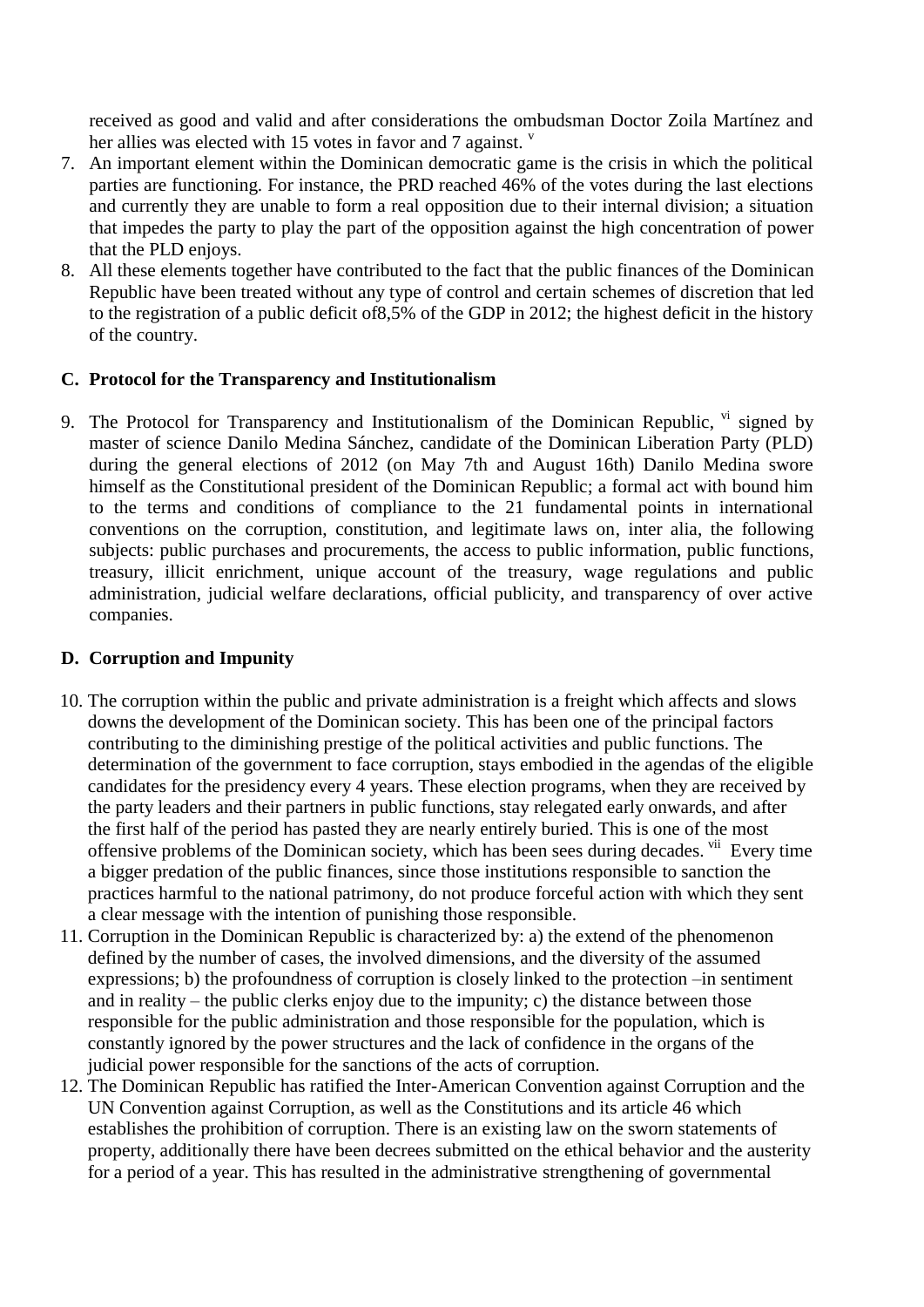ethics through the General management through the General Direction on the Governmental Ethics and Integrity. However, all these efforts have not enabled the persecution, investigation, judging, and sanctioning of the public clerks. In spite of the accusations done in the media after journalistic investigation and complaints and accusations filled against public clerks under the General Direction of the Persecution of Corruption admitted before the public attorney's office of the Republic.  $viii$ 

13. The organs responsible for the persecution to combat corruption are unable to rely upon an independent facility, since the inexistence of an judicial administration with spine and willingness to rapidly act and without contemplations, without importing the names not the implicated last names. The number of complaints by the civil society and the media is the most eloquent evidence of the absence of political willingness to combat corruption and impunity.

## **E. Fiscal Deficit, Budget Execution, Judicial Marks, and Consequential System.**

- 14. Since 2008 a deficit marathon commenced, culminating in a fiscal deficit of 8.5% of the GDP in 2012; appreciated as the largest fiscal deficit seen in the registered history of the Dominican Republic. This deficit serves as proof fort the absolute irresponsible management of public finances, which, above all did not contribute to a proportional reduction in poverty.
- 15. Examining the budgetary management of the last few years, leads to the conclusion that from 2008 onward, when public expenses overflowed due to an increase of 5.1% of the income leading to a 29.8% income in expenses and thus initiating the continuous annual deficit marathon of an estimated 3.0% of the GDP on the fiscal accounts.
- 16. The causes of the deficit <sup>ix</sup> have been recognized by those taking the leading decisions, where the principal and most significant, although not the sole, deficit generating action is constituted by the large expenses made in addition to the estimated budget; as has been set out by the FMI. In other words, the vast increase in the public expenses, as admitted by the Minister of Finance, Planning, and Development under both the former and the current government in an interview published in 'El Diario Libre' (15 October 2012): the quantities of actions which were understood by president Leonel Fernández to terminate before his end of term, which expanded the expenses of the public administration with more than 2% of the GDP, had culminated into a deficit of at least 3.3% of the GDP by the end of June, and this deficit rapidly grew with the termination of the aforementioned actions. $x$
- 17. The judicial structure has repeatedly been violated by the actions that caused the deficit faced by the country. There have been at least twenty-four violations of various dispositions of nine different laws, including the Constitution of the Republic.  $\frac{x_i}{x_i}$  However, not only should there be dependence on the existent legal and constitutional dispositions that regulate the correct functioning of the financial management of the State; there should also be a dependence on a regime of effective consequences that discourages the violation of these dispositions.
- 18. The Chamber of Accounts of the Republic deposited a report on the budgetary execution of 2012 where it stated that the accountants could not verify the legitimacy of capital investment of RD\$101,104 million, nor the legitimacy of expenses of RD\$84,000 million related to the remuneration of employees; because they were not accompanied by documents. <sup>xii</sup>
- 19. Even though the regime of consequences is legitimate, the responsibility is assumed to be administrative, civil, and public; until now there has not been one sole responsible held liable before justice or before the Dominican Senate preliminary to the accusation before the Chamber of Deputies; as prescribed by articles 80.1 and 83.1 of the Constitution, as well as mentioned by the National Congress on the management of the public funds. In spite of having the competence to control the finances themselves.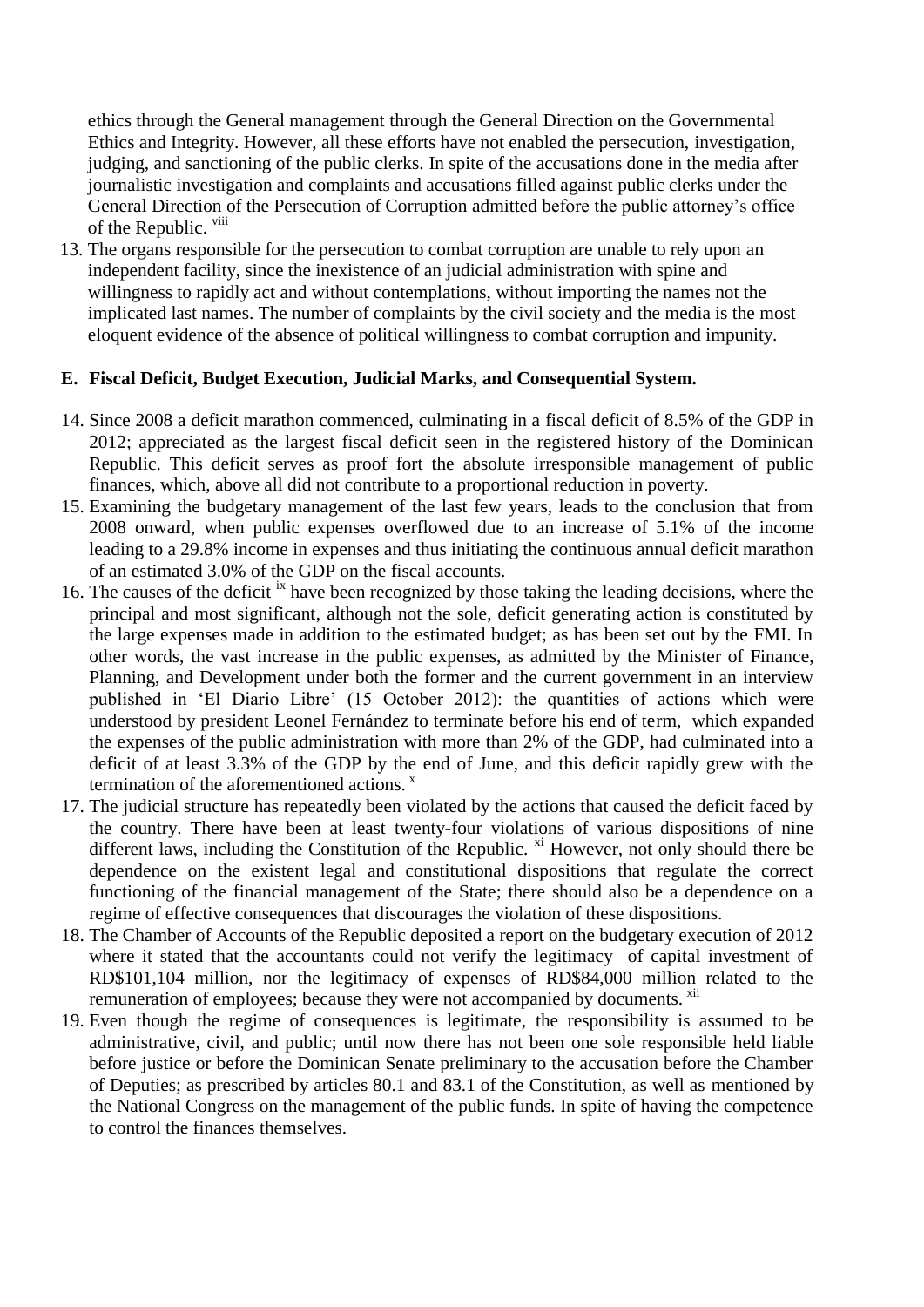## **F. Electoral Political Reforms**

- 20. In May 2012 the Dominican Republic held the presidential elections without having reformulated the Law on Elections, functioning under the new Constitution of 2010. Neither had the Dominican Republic accepted a law on political parties, nor a financial regulations. Resulting in propaganda and the extension of the elective campaigns, which has been the subject of consensus and pacts made twelve years ago.
- 21. The Central Elective Council (CEC) presented a project on the Law of Political Parties and Groups to the National Congress in June 2011. However, this project has not been approved. For over a decade, the National Congress, has seen various proposals on a law on political parties without any of these developing into laws.
- 22. The civil society continues to demand a legal framework regulation political parties and contributing to the strengthening of the democracy, both within the parties as throughout society.
- 23. The CEC presented the Project on the Organic Law of the Elective Regime before the National Congress in December 2011. Yet, the National Congress has not taken the decision to approve this project.

#### **G. Superior Elective Tribunal**

- 24. With the Constitutional reform of 2010, a Superior Elective Tribunal (SET) was created in 2011. Considered to be a significant advance, even though the elections of its members met with critique from political parties. <sup>xiii</sup>
- 25. The TSE sentence of March 9<sup>th</sup> 2012, No. TSE-012-2012, declared the annulment of the register established by the XXXV Convention on the National Party of Veterans and Bourgeois (CNPVB), because it differed from the register used under the XXXIV Convention of the CNPVB; without there being evidence demonstrating the irregularities in the inclusion procedures of the new individuals in the register used under the XXXV Convention.
- 26. The president of the SET produced a convincingly dissident vote, when it seemed that the majority vote of the SET entailed severe ignorance towards the electoral dynamics. Which leads to the logic assumption that there are differences between the registered members and their registration lists which are distanced by a timespan of approximately two years. The decision of the majority of the SET, <sup>xiv</sup> constituted a violation of the fundamental right to suffrage of the party members in the modality of alliance. The magistrate president ruled negatively towards this precedent because: "with the decline of the census of the delegates, submitted by the CEC and consequently the annulment of the XXXV Convention, without the provision of the documents sustaining said pretenses. Not only is there a precedent set on the CNPVB, also on all organizations that conform the Dominican political system." <sup>xv</sup>
- 27. The decision taken by the SET with regards to the CNPVB created space for a constitutional action and a demand of suspension before the Constitutional Tribunal (CT). This demand led to the CT sentence, No. TC-0006-12, that declared the inadmissibility of the demand of suspension, for the lack of objective reason; since the object to be suspended had already been executed. With this decision, the TC clearly departed from its obligation to be the gatekeeper of the Constitution and, above all, to protect the fundamentals rights stated in the Constitution.
- 28. In this case, the president of the TC intervened by opinionating that the arguments to declare inadmissibility, given by the majority, are properties of civil law, however peculiar to the Constitution and the application would be: "as if kicking in the face, the person who claimed to have a right to the constitutional jurisdiction and set a disastrous precedent for the protection of fundamental rights". XVI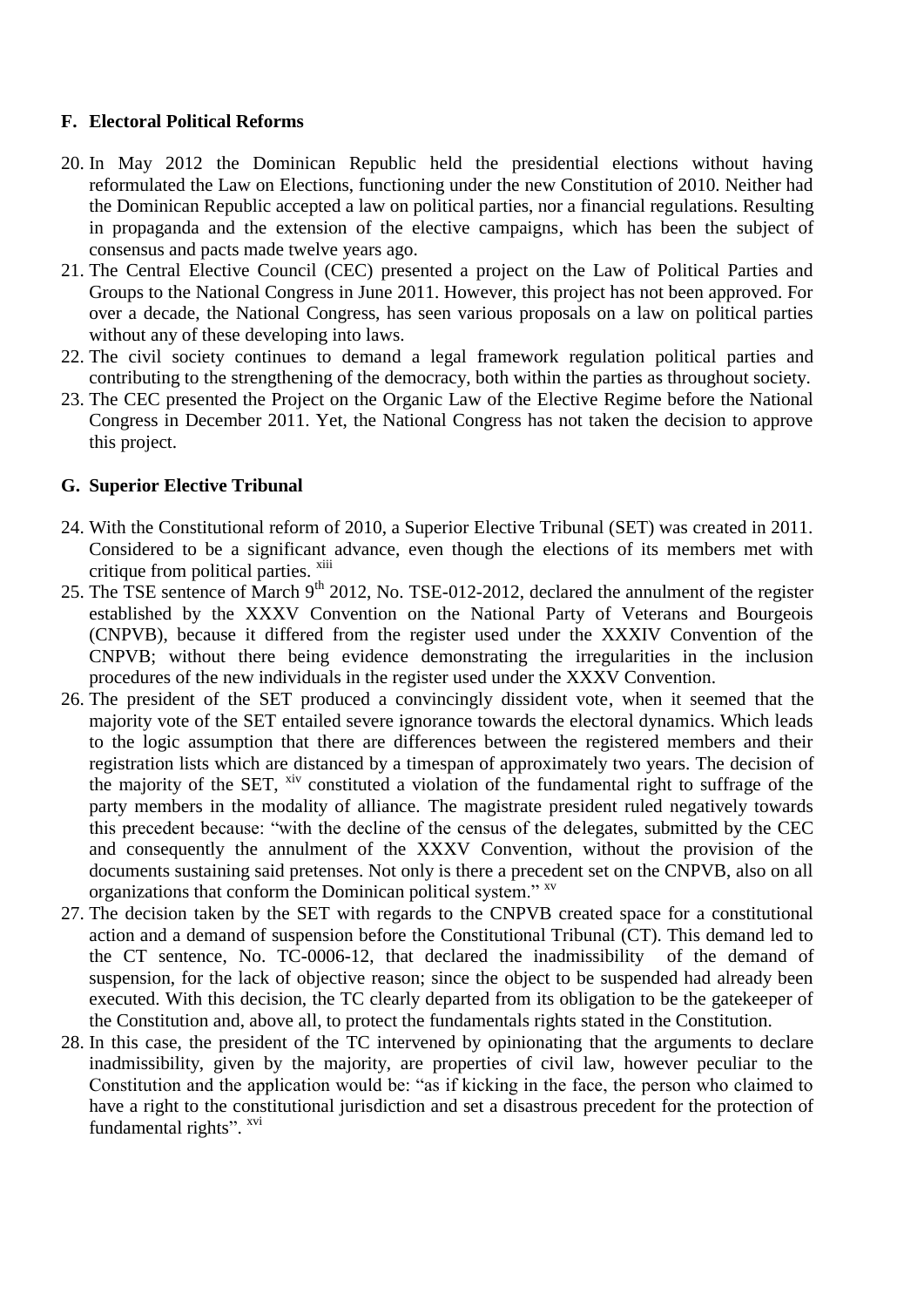## **H. Elective Observation**

- 29. The elective observation in the Dominican Republic dates five years back and thus allows for the evaluation of what prioritizes the democracy.
- 30. The elective processes of 2010 and 2012 have been a high downfall to the Dominican democracy; as a product of the irregular or illegal financing of the elections, the corruption, the abuse and inadequate use of State resources, and additionally of the interest inversion that afterwards connected the governors and the representatives. Such circumstances constitute inequalities towards the emerging parties or the minority representation, since the major parties have access to such an amount of finance that it forms an obstacle to the access of political participation and inequality of conditions. <sup>xvii</sup>
- 31. The elections of the congress and municipalities of 2010 and the presidential elections of 2012 saw a State interference in the electoral campaigns where government officials where participating, including ministers, who without taking responsibility of their posts assumed the leadership over campaigns throughout the country. This constituted a violation of the Law on Public Functioning (41-08), which in article 80, paragraph 13, states it to be prohibited to public officials to: "Serve the interests of the party while exercising his function, and consequently, organize or direct demonstrations, declare party discourses, distribute propaganda of a political nature of apply to funds for the same ends, as well as using the parties estate and funds for these ends." The Law on Elections, in article 173; on elective crimes, establishes in article 18 that those who mingle in elective acts using their official influence, will be punished by correctional imprisonment or fining.
- 32. There were sufficient reasons identified to proclaim the preliminary process severely reprobated, during the 2012 presidential elections. Amongst the violations, that allowed for the questioned of the legitimacy of the democracy, there is the interference of State resources and an elective arbitration by the CEC. xviii
- 33. The most relevant irregularity observed during the 2012 elections, of which the first complaints date back to the eve of the voting, was the market of buying and selling identity card that was present on the entire national territory,<sup>xix</sup> with the aim to reduce the amount of electors. Even though the complaints intricated agents of the two principal opposing parties, in general they were directed to the official party, since the agents enjoyed protection; including those cases where police and military authorities were mingled. This practice was denounced by national and international journalists and by one of the observers in the city of Azua who was followed while taking pictures and encountered the camera being destroyed. xx
- 34. There was no justification for the persecution of political agents, military ex-officials, and police men linked to the Partido Revolucuonario Dominicano (PRD), who disrespected the Constitution and its adjectival laws. There were numerous arrests, some as massive as 13 individuals in Cotuí, which generated a critical situation that endangered their liberties. Arbitrarily and disproportionally was this military operation to close a national television channel due to a pretended infraction. <sup>xxi</sup>
- 35. The interruption of the president of the Republic in the elective campaign; conditioning public politics to the interests of the party, was of such magnitude that it could not be ignored by the diplomatic observation of the Organization of the United States (OUS). <sup>xxii</sup>
- 36. Evidence of the reproachable partiality of the elective authorities simultaneously forms the discriminations that affected four participating parties: Alianza por la Democracia, Dominicanos por el Cambio, Frente Amplio, and Alianza País. The candidates of these parties were not only victims of an injust election system in respect to the distribution of resources and promotion opportunities, they were also victim of abuse of a CEC that did not take them into account and ignored their rights; reaching the extreme where they were not responed in time. <sup>xxiii</sup>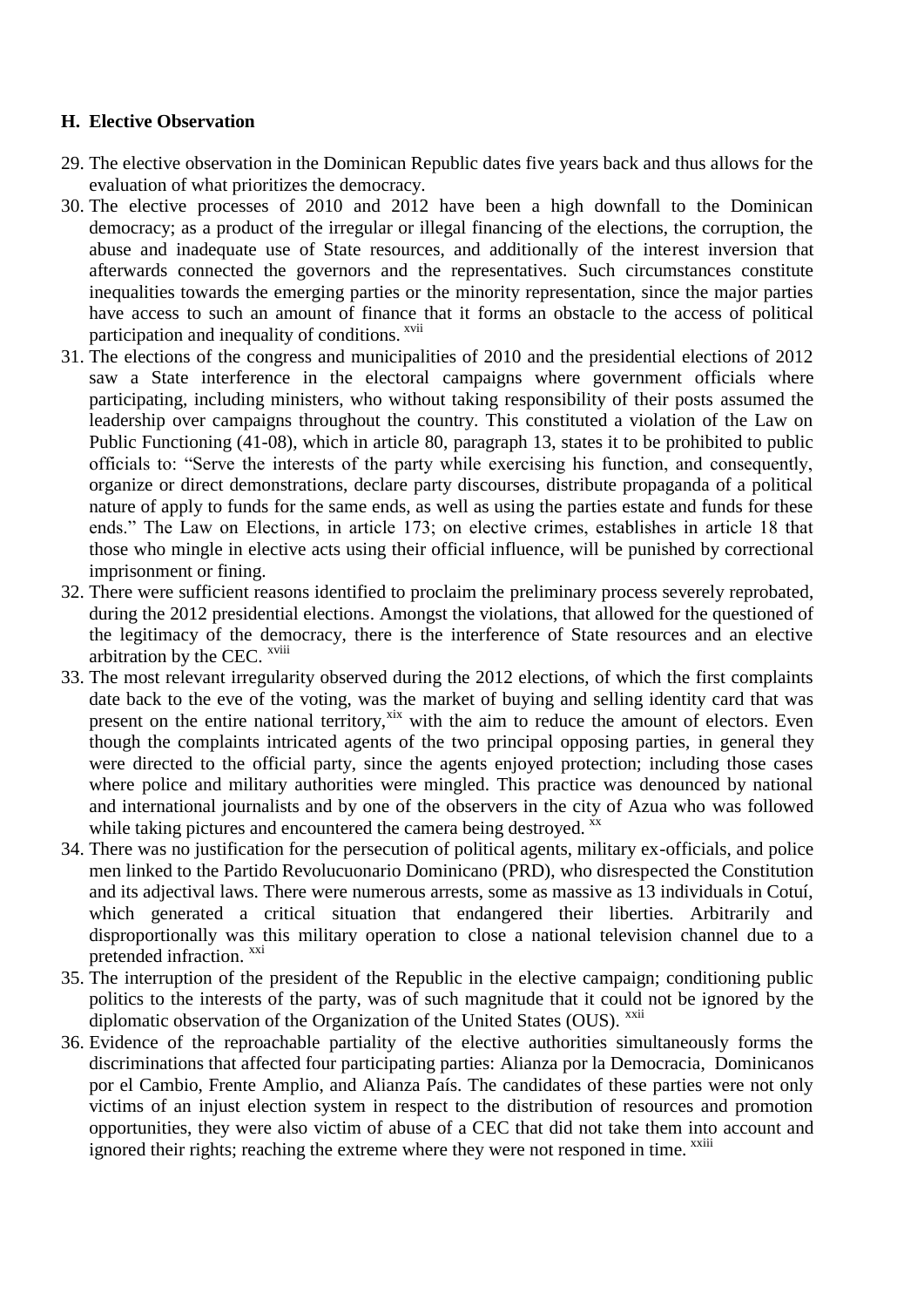# **I. Pending Institutions as the Mandate of the Constitution: Social Spheres and the Democracy of Rights**

- 37. The Dominican Republic promulgated a new Constitution on January 26, 2010. The Constitution redefines the fundamental rights and includes substantial principles and values that constitute a new point of reference for each politics, program, and public projects or incentives that deal with state organs and social sectors.
- 38. Nevertheless, until 2012, the process of adapting the laws to the new Constitution continue to be postponed, which hinders the advance of a more participative democracy, and institutions with better practices and possibilities to comply with their aims and objectives. Amongst these pending laws are those that regulate the direct mechanisms of participation, such as the aforementioned, the plebiscite and normative municipal incentive, the economic and social council, habeas data, witness protection, control on the legality of the public administration, the prescription and processing of the crime of corruption, rendering of the accounts of the judicial power, views of the extinction of the dominium, and the penitiary rights. Equally, the organic laws related to the Chamber of accounts, the armed forces, the National Police, the Ministry of Foreign Affairs, Environment, the elective Laws, and other ministries should be adapted. Another lacking figure of regulation, certainly in the Constitution, is the popular legal incentive through which the number of citizens (no less than 2% of those registered in the elective registers) may present law project to the National Congress.
- 39. For the first time the Dominican Republic is recognized as a Social Democratic State of right, based on the fundamental rights, the separation of powers, and respect for human dignity by the Constitution. Nevertheless, the Dominican population participates passively as benefitting from the goods and services and does not exercise an active role in the formulation of public and social politics and the distribution of said food and services envisaged by the State. The poverty index in the Dominican Republic increased to  $42,2%$  from 2010 to 2011. <sup>xxiv</sup> This situation reveals the failure of those governing a country that in the last six decades has approximated one of the fasted growing economies of the continent, but without adequate health care services, education, energy, drinking water, transport, and security.
- 40. The concept of citizenship is broadened in the new Constitution, recognizing major rights of those who choose and are choses, the right to vote in referenda is added, as well as the right to exercise popular incentives, be it legislative or municipal, the right to petition, and the right to denounce errors committed by public officials.
- 41. Popular elections before international parliaments are incorporated. However, the regulation for the selections coordinated by the CEC, was a dragging an proportional system; leaving the chosen in the function of an established order. Additionally, the lists were prepared by the political parties; who did not submit the candidates to internal elections.
- 42. The right to personal intimacy and honor, sacred in the Constitution, was violated of leaders of the opposition in the process of the 2012 elections. Their phone calls we intercepted without the corresponding legal authorization, $x_v$  and spread in the media.  $x_{xvi}$
- 43. The rights of the consumer have a Constitutional range, even though state actions to guarantee these rights have mostly been plausible, for example the creation of the Dominican Institute for the Protection of the Consumer. It is imperative that the State develops programs and incentives that diffuse the rights of the consumer or users of the goods and services, and that allows this state organ to establish sanctions imposed upon violation of these rights.
- 44. With respect to the National Judiciary Council, the license given to the Public Prosecutor of the Republic is being modified. This reinforces the influence and preponderance of the Executive power. Additionally, it amplifies his designating functions of the members of the Superior Elective Tribunal, the Constitutional Tribunal , and the evaluation of the accomplishments of the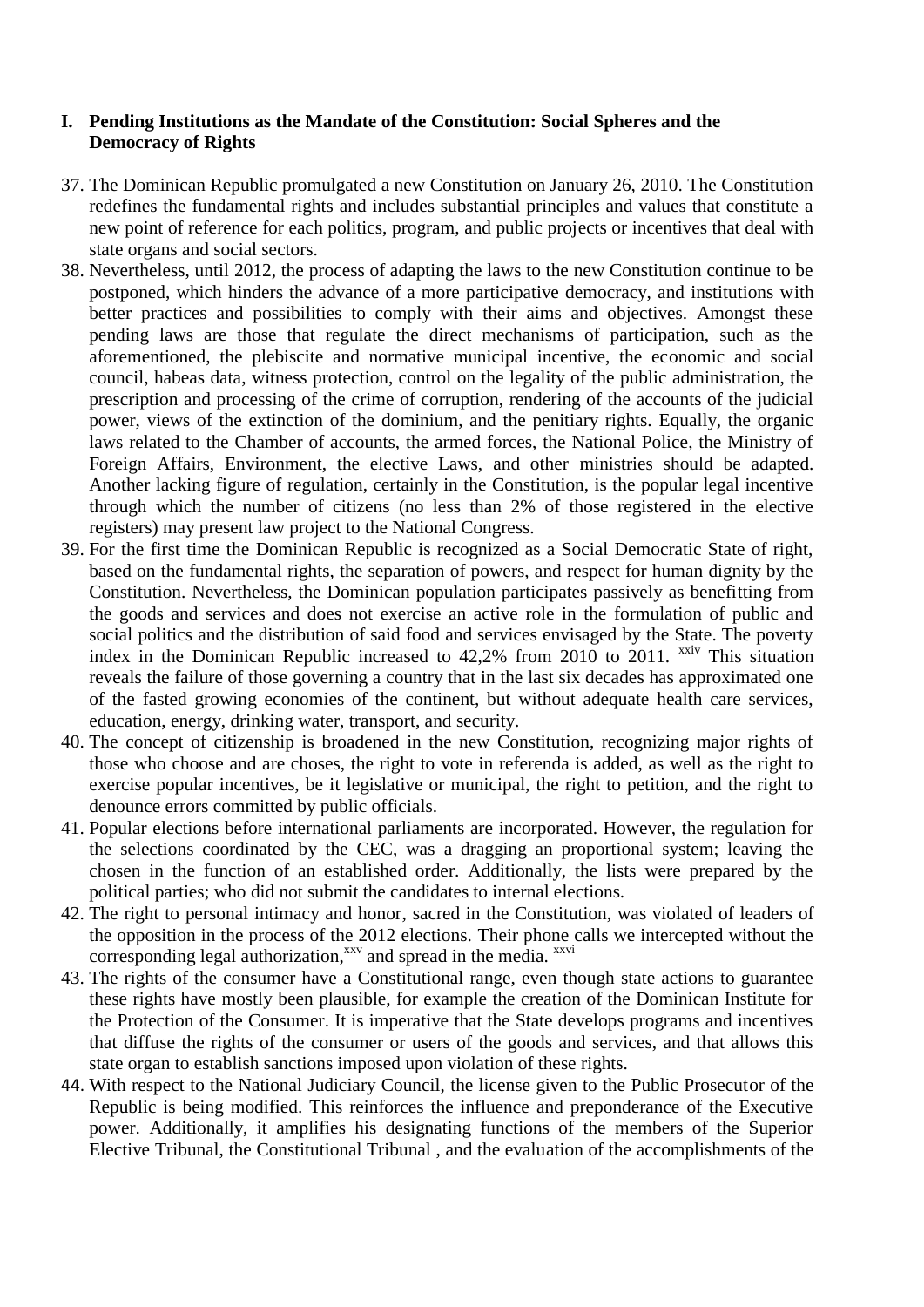Supreme Court of Justice judges. Which in practice unveils the appointment of individuals linked to political parties.

#### **Recommendations:**

One of the biggest challenges of the Dominican Republic is the strengthening of its institutions, to the point where the State overcomes patronage and will be able to concentrate on the social spheres and the democracy of rights. To reach these objectives:

- a) Reduce administrative corruption and strengthen the system of consequences.
- b) Strengthen the independence of the powers of the State, as well as the functional independence of the Public Ministry, and the judicial administrative system: judicial, elective, and constitutional.
- c) Adapt the laws to the Constitution of 2010.
- d) Strengthen the political party system to obtain a system of weights and counterweights.
- e) Improve the fiscal systems and control the public funds of the National Congress, the Chamber of accounts, and the Public ministry.
- f) Contribute to the empowerment of the civil society for the social control, the rendition of public official's accounts, and the transparency of public policy.